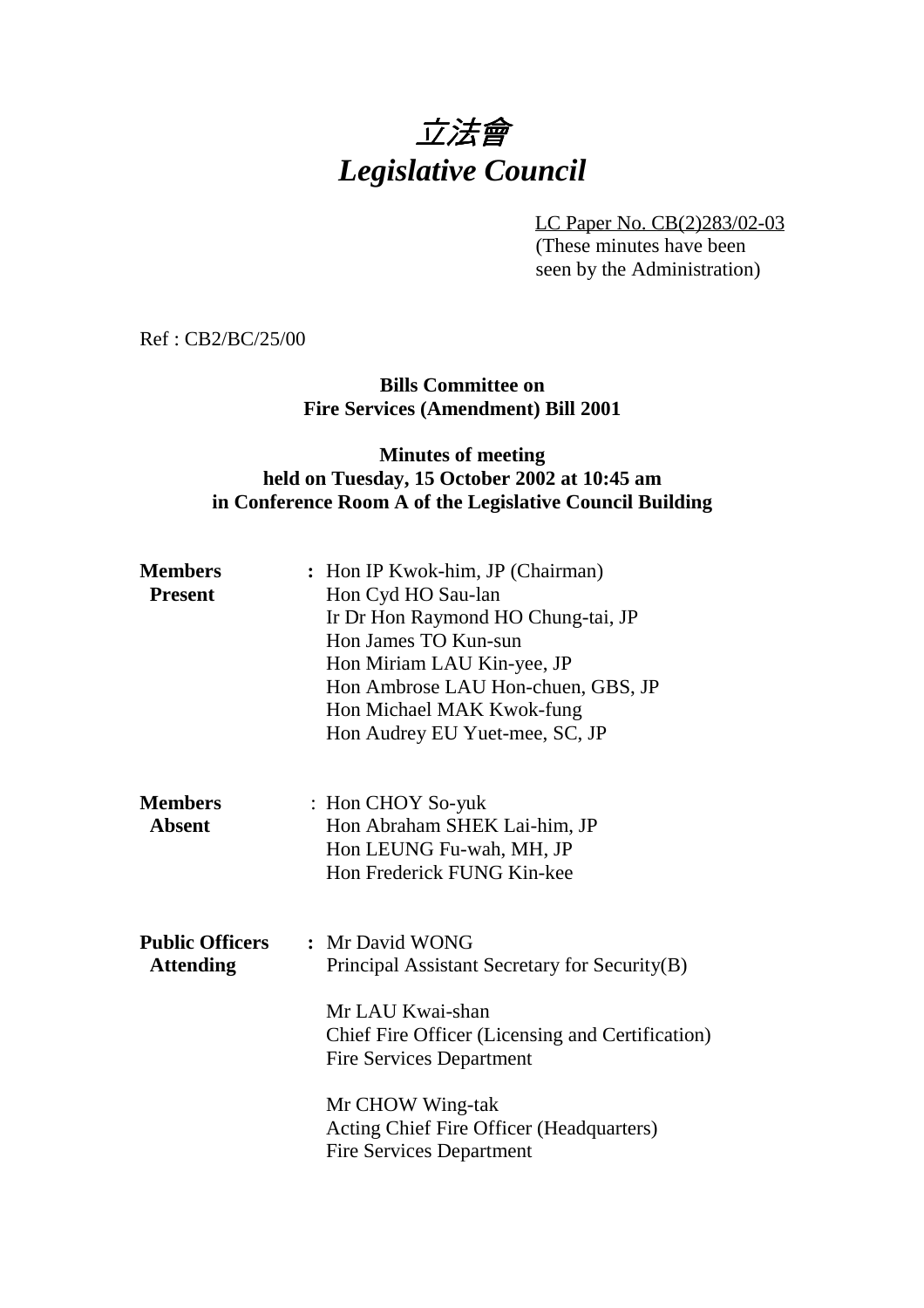|                                      | Mr K P LAI, Allen<br><b>Senior Government Counsel</b><br>Department of Justice |
|--------------------------------------|--------------------------------------------------------------------------------|
|                                      | Mr Damian CHAN<br><b>Assistant Secretary for Security (B2)</b>                 |
| <b>Clerk</b> in<br><b>Attendance</b> | : Miss Flora TAI<br>Chief Assistant Secretary (2)2                             |
| <b>Staff</b> in<br><b>Attendance</b> | : Miss Connie FUNG<br><b>Assistant Legal Adviser 3</b>                         |
|                                      | Mr Stanley MA<br>Senior Assistant Secretary (2)6                               |

## **I. Confirmation of minutes**

[LC Paper No. CB(2)2748/01-02]

The minutes of the meeting held on 15 July 2002 were confirmed.

### **II. Meeting with the Administration**

2. The Bills Committee deliberated on the Administration's response to issues raised at the last meeting [paragraphs 1 to 20 of LC Paper No. CB(2)22/02-03(01)] (Index of proceedings attached at **Annex**).

3. Ms Miriam LAU expressed concerns about enforcement against improper conveyance/stowage of motor vehicles and spare parts of motor vehicles in freight containers. She pointed out that it would be difficult for drivers in the transport trade to ascertain whether the motor vehicles and spare parts in a particular container were free of fuel stains. Noting that a container which was well ventilated or open at the top would not be caught by the offence provisions, Ms LAU suggested that the Administration should consider imposing a mandatory requirement for using open containers to convey/stow used motor vehicles and spare parts.

4. The Chairman and Mr James TO expressed reservations about Ms Miriam LAU's suggestion. They were of the view that a minimalist approach should be adopted as far as legislation was concerned. They considered that the suggestion might not be the best option for the trade and flexibility should be allowed for operators in conveyance/stowage of used motor vehicles and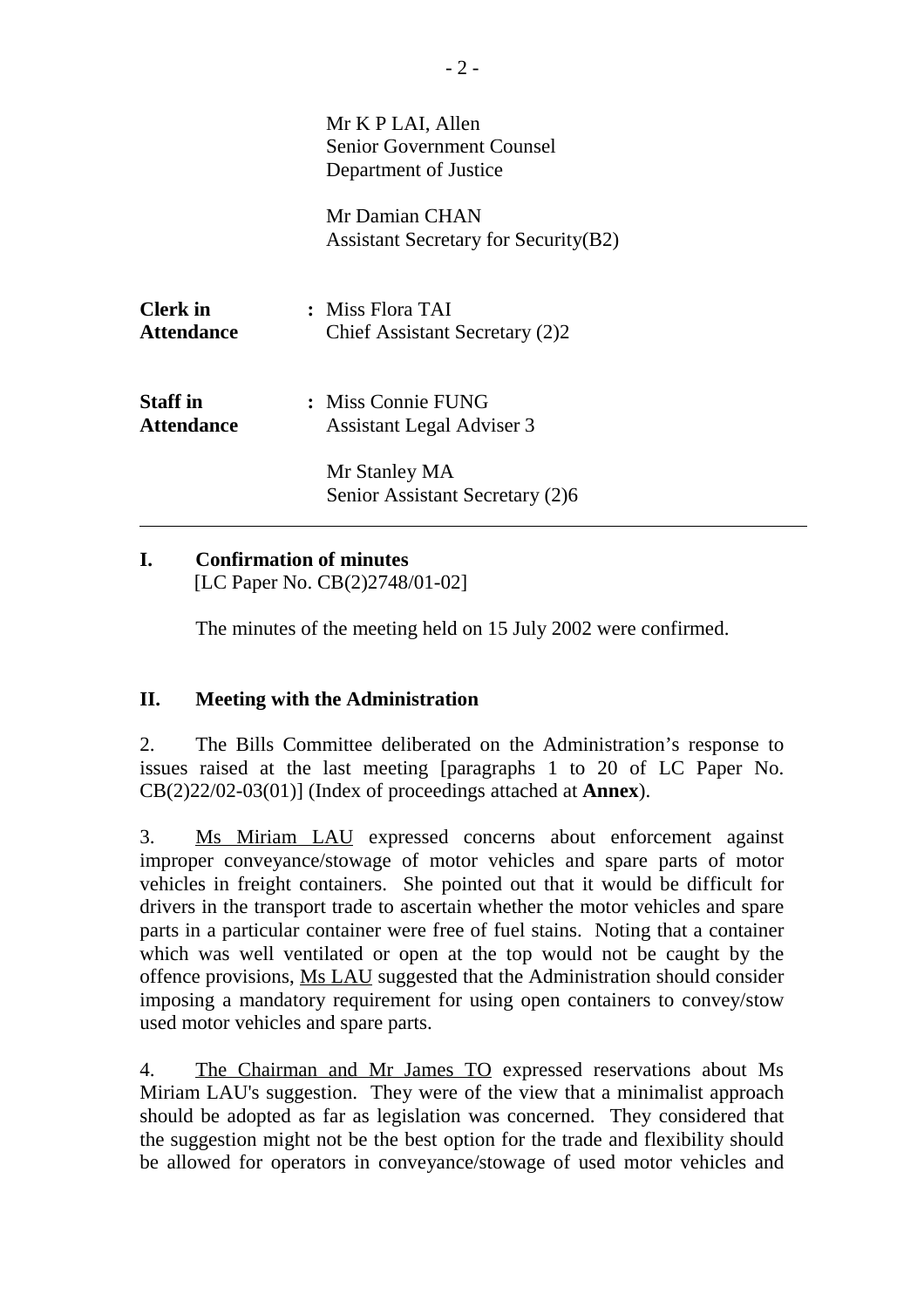spare parts. The Administration gave a similar view. The Chairman suggested that the Bills Committee should consider the views of organisations concerned before further considering the issue.

5. Some members were concerned about the time taken for a magistrate to hear an application lodged by a bona fide purchaser, mortgagee or chargee for a rescission of a closure order, or by a mortgagee/chargee who would be entitled or permitted to occupy or possess the premises concerned or would be the immediate landlord of the occupier of the premises for a conditional suspension order. They considered that the operational experience under other ordinances which provided for a similar mechanism might provide a useful reference.

6. Ms Cyd HO expressed concern about the situation of innocent persons residing in premises in respect of which a closure order was made. She considered that these persons should be allowed to continue habitation on the premises. She pointed out that in the course of scrutinizing the Public Health and Municipal Services (Amendment) Bill 2001, the Administration had adopted the views of members and proposed Committee Stage amendments to let innocent residents continue habitation in food premises in respect of which a closure order was made. In response, the Administration explained the proposed mechanism for a bona fide purchaser, mortgagee or chargee to seek relief from a closure order.

7. Some members questioned the need to empower Fire Services Department (FSD) officers to demand instant production of a person's proof of identity in taking enforcement action against offences that created potential fire hazards. They considered the existing practice of requesting the assistance of the Police for identification of a responsible person sufficient and reasonable. The Administration explained that FSD officers were currently empowered to require a person to give his correct personal particulars for the purpose of issuing a Fire Hazard Abatement Notice provided that a notice in writing had been served upon such person for at least 24 hours. This provision had proved to be ineffective, as the person suspected to be responsible could ignore an officer's request for personal particulars and simply walk away. With a statutory authority to obtain personal particulars, the person who failed to comply with such requirement without reasonable excuse might be held liable for an offence under the proposed new section 21 of the draft Fire Services (Fire Hazard Abatement) Regulation.

8. The Bills Committee requested the Administration to provide/consider the following -

(a) statistics on the time lapse between the lodging and the hearing of an application for rescission of a closure order under relevant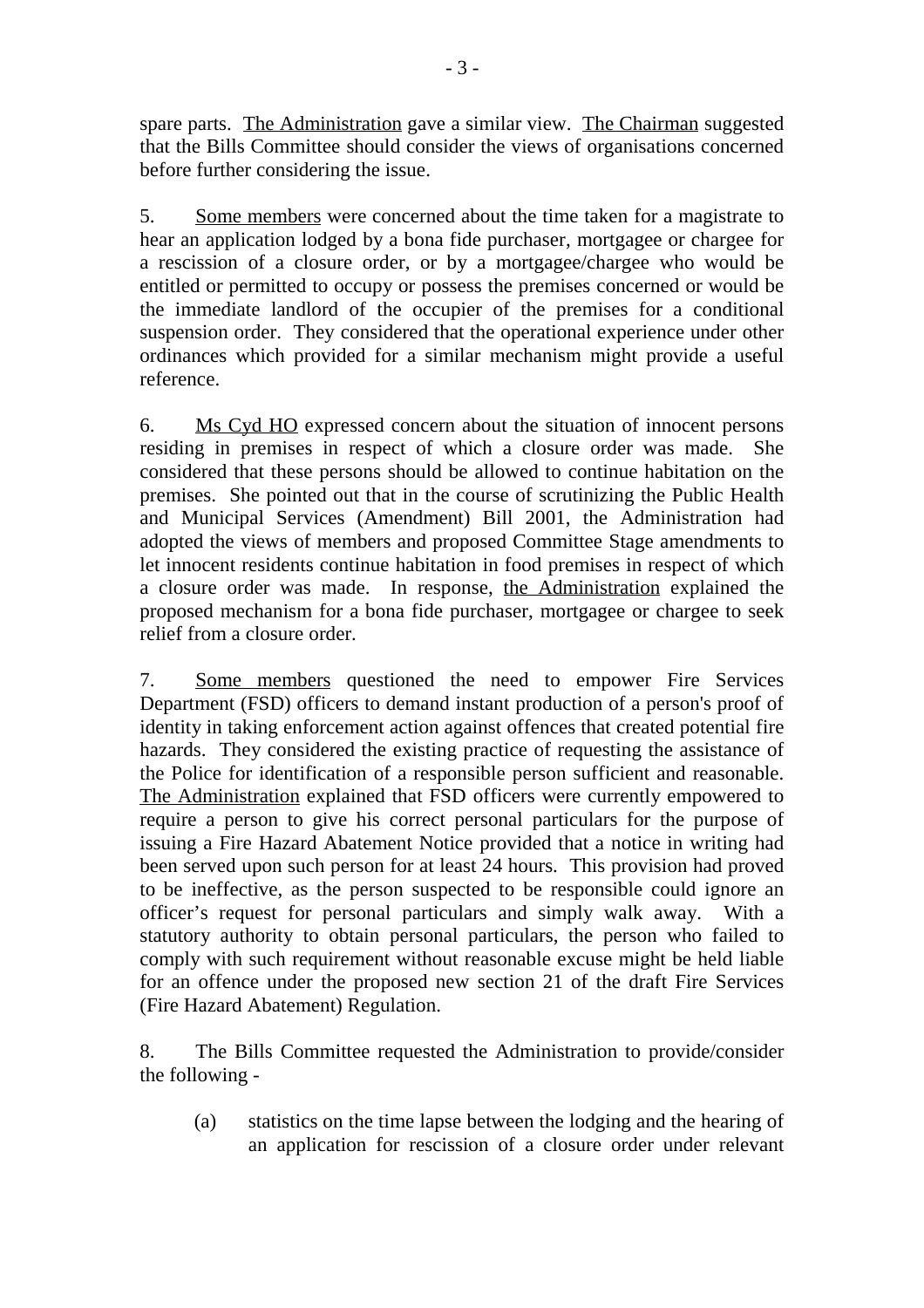sections of the Crimes Ordinance and the Dangerous Drugs Ordinance;

- (b) making reference to the provisions in the Public Health and Municipal Services (Amendment) Ordinance 2002 relating to habitation of innocent residents on premises in respect of which a closure order was made; and
- (c) the draft Fire Service (Fire Hazard Abatement) Regulation should specify the rank of the FSD officers who would be authorized to obtain personal particulars and the requirement that they should wear uniform whilst on duty.

#### **III. Date of next meeting**

9. Members agreed to hold the next meeting on Tuesday, 12 November 2002 at 9:00 am to meet organisations concerned and other deputations and continue discussion of the Administration's responses to members' concerns. Members also agreed to invite public views on the Bill by placing a notice onto the Council's website.

10. There being no other business, the meeting ended at 12:30 pm.

Council Business Division 2 Legislative Council Secretariat 6 November 2002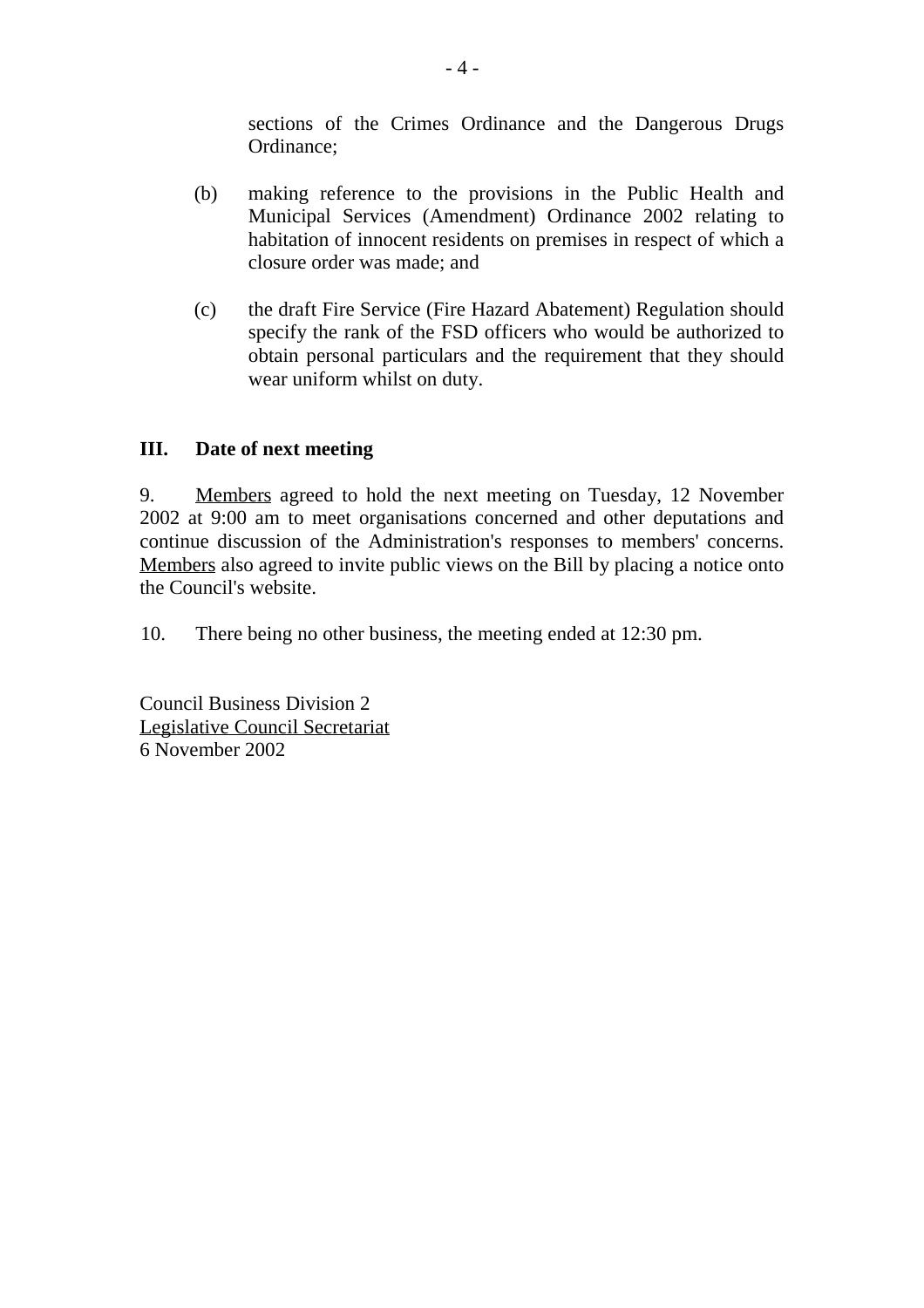# **Proceedings of the meeting of the Bills Committee on Fire Services (Amendment) Bill 2001 on Tuesday, 15 October 2002 at 10:45 am. in Conference Room A of the Legislative Council Building**

| <b>Time</b>   | <b>Speaker</b> | Subject(s)                                                          | <b>Action required</b> |
|---------------|----------------|---------------------------------------------------------------------|------------------------|
|               |                |                                                                     |                        |
| $0000 - 0120$ | Chairman       | Confirmation of minutes of meeting on 15 July                       |                        |
|               |                | 2002.                                                               |                        |
| $0121 - 0545$ | Ms Miriam LAU  | Meeting with deputations at the next meeting.                       |                        |
|               | Chairman       |                                                                     |                        |
|               | Admin          |                                                                     |                        |
| 0546 - 1438   | Ms Cyd HO      | Offences<br>relation<br>improper<br>in<br>to                        |                        |
|               | Chairman       | conveyance/stowage of motor vehicles in                             |                        |
|               | Admin          | containers.                                                         |                        |
| 1439 - 1945   | Ms Miriam LAU  | Conveyance and storage of motor vehicles in                         |                        |
|               | Admin          | containers which were open at the top or well                       |                        |
|               |                | ventilated.                                                         |                        |
| 1945 - 2203   | Ms Miriam LAU  | Responsibility of owners and drivers to ensure                      |                        |
|               | Chairman       | no fuel in the fuel tank of, or no fuel stains in, a                |                        |
|               | Admin          | motor vehicle or any part of a motor vehicle                        |                        |
|               |                | stowed in a container to be conveyed on land.                       |                        |
| 2354 - 2834   | Ms Miriam LAU  | Feasibility of requiring the stowage of all used                    |                        |
|               | Admin          | motor vehicles or parts of used motor vehicles to                   |                        |
|               | Chairman       | be conveyed in containers which were open at                        |                        |
|               | Ms Cyd HO      | the top or well ventilated.                                         |                        |
| 2834 - 2857   | Ms Miriam LAU  | The interpretation of "knowingly" in offences for                   |                        |
|               | Chairman       | improper conveyance/stowage of motor vehicles                       |                        |
|               | Admin          | in containers.                                                      |                        |
|               | Mr James TO    |                                                                     |                        |
|               | Ms Cyd HO      |                                                                     |                        |
| 3449 - 3508   | Ms Cyd HO      | Invitation of owners, drivers and trade operators See para 9 of the |                        |
|               |                | to the next meeting to give views and                               | minutes                |
|               |                | suggestions about the Bill and the Regulation.                      |                        |
| $3509 - 4328$ | Chairman       | Offences relating to illegal storage and supply of                  |                        |
|               | Admin          | liquid fuel for transferring to a motor vehicle's                   |                        |
|               | Mr James TO    | fuel tank in unlicensed premises.                                   |                        |